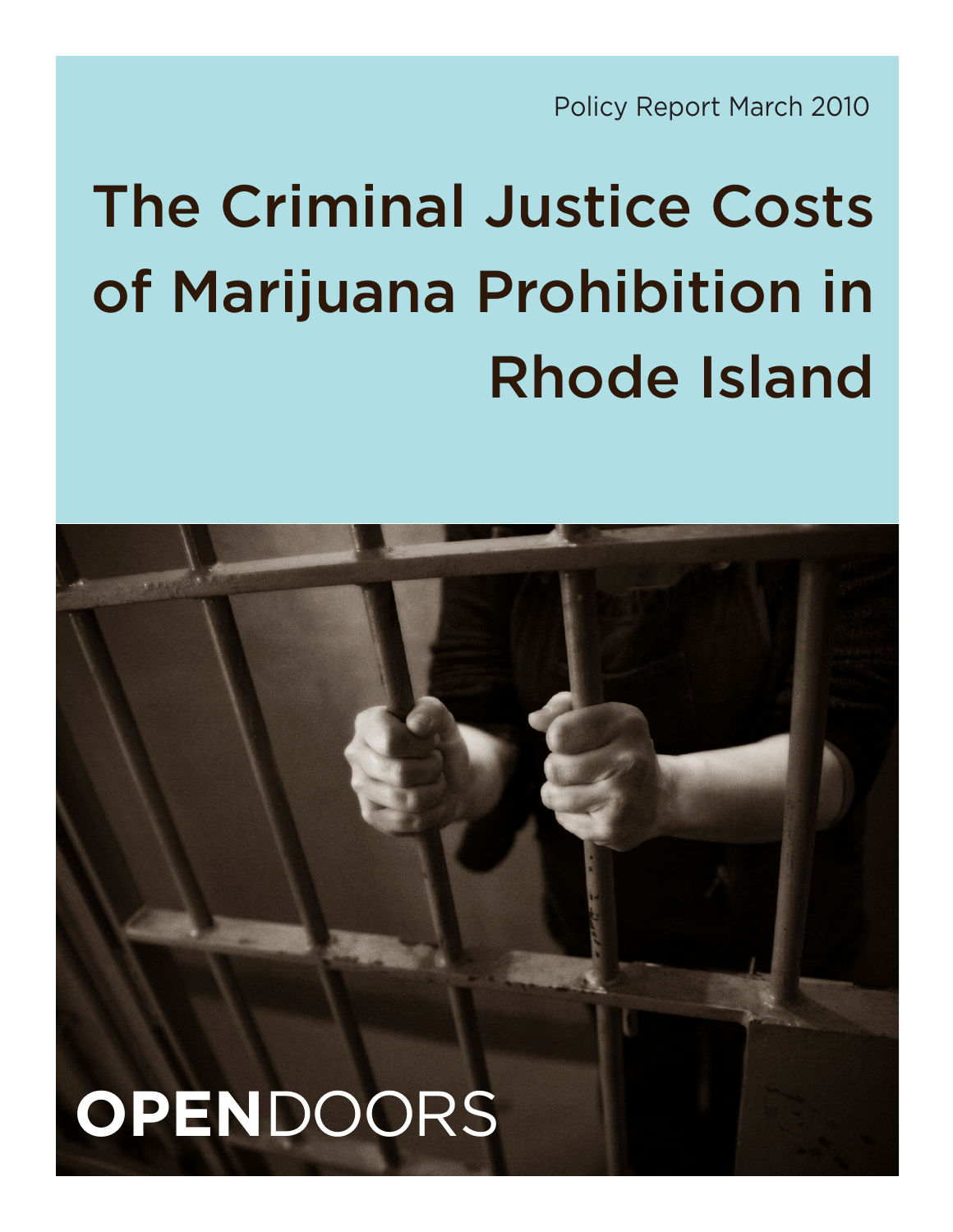

841 Broad Street Providence, RI 02907 401.781.5808 info@opendoorsri.org

www.opendoorsri.org/policyresearch

©2010 OpenDoors

Supported by Marijuana Policy Project www.mpp.org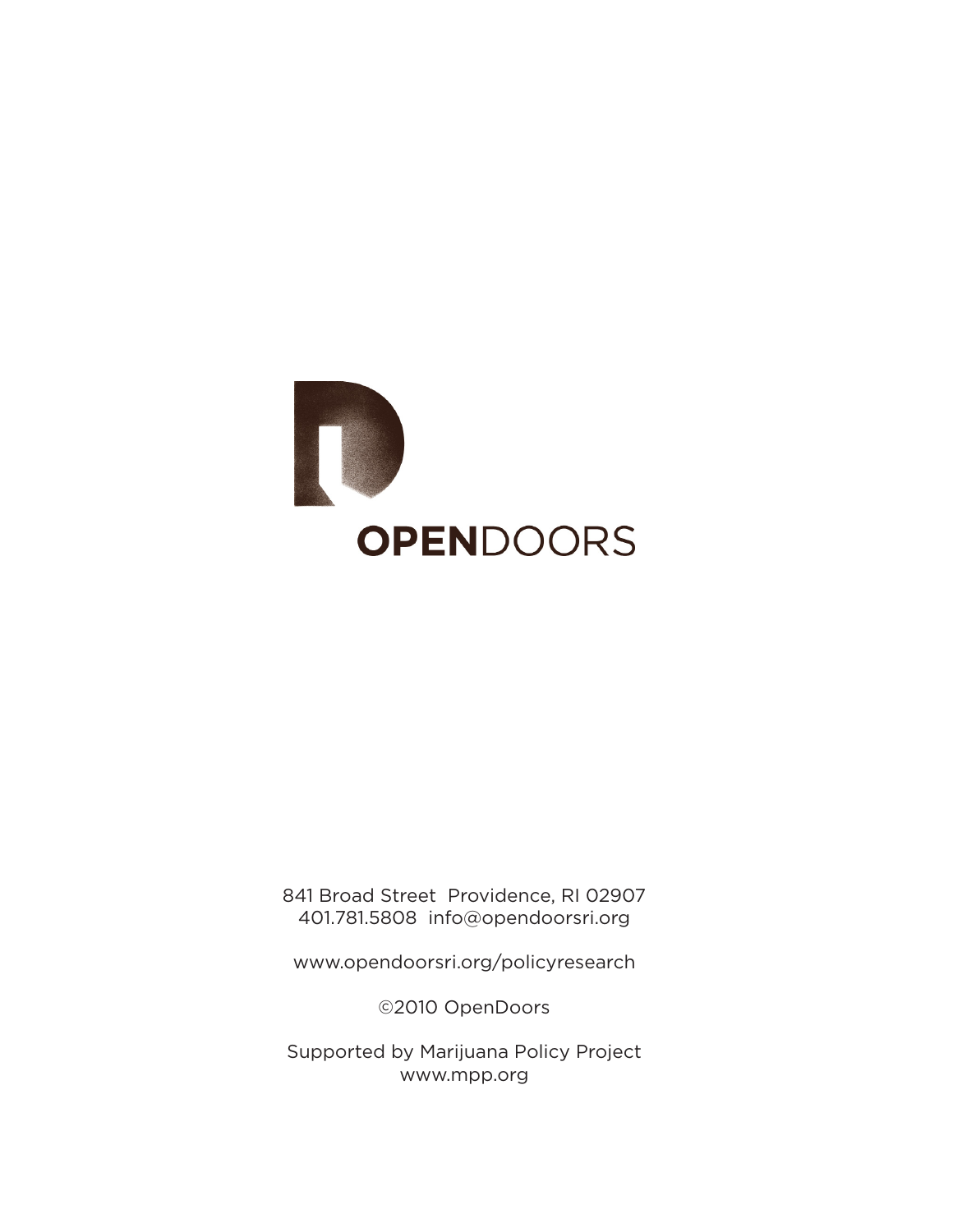# INTRODUCTION

Rhode Island currently criminalizes the possession of small amounts of marijuana. This policy has widespread and significant fiscal and human costs, results in unfair and racially disproportionate punishment, and has no demonstrated public safety benefits.

In 2007, there were 1,922 arrests for firsttime marijuana possession in Rhode Island. In 2008, there were 584 incidents of incarceration for marijuana possession. $^{\mathrm{1}}$ Ending prohibition and eliminating these arrests would save the state approximately \$12.7 million in criminal justice costs.

*Ending prohibition and eliminating arrests for marijuana possession would save the state approximately \$12.7 million.*

Marijuana possession is unfairly punished—different people receive far harsher punishment for the same act. As a result of several factors, black and Hispanic people arrested for marijuana possession were sentenced to prison at a rate 8 times higher than white people even though they use marijuana less than whites. The crime control benefits of this incarceration are questionable because the people incarcerated for marijuana possession generally are not associated with violent or dangerous crime. In the year after release from a prison sentence for marijuana, only 7% of individuals were reconvicted for a violent offense, and only 2.5% were reconvicted for a violent felony.

While marijuana can be abused and can have negative health effects, overall it is a safer substance than alcohol. Marijuana decriminalization has broad support in RI: 64% of likely registered voters support decriminalization, including 72% of registered democrats. $^2$  In 2009, Massachusetts voters decriminalized possession of less than one ounce of marijuana for individuals over 18 years of age, replacing arrest with a fine of \$100. This report recommends that Rhode Island adopt a similar policy.

# MARIJUANA ARREST AND INCARCERATION ARE FREQUENT AND WIDESPREAD

In 2007, there were 1,922 arrests for first-time marijuana possession in Rhode Island, spanning the entire state. $3$  Arrests are concentrated in urban areas and among black and Hispanics. However, arrests are distributed fairly evenly amongst urban centers, from Warwick to Newport to Providence. Some rural areas, such as Narragansett and Burrillville also had relatively high arrest rates. Black and Hispanic people were arrested at rates 1.6 times higher than white people. Arrest rates are higher for people of color

[1] This only includes people charged for possession, not for intent to delivery or delivery.

[2] 625 likely registered voters were interviewed April 29-30, 2008 by Mason-Dixon Polling & Research, Inc. of Washington, D.C. Margin for error is plus or minus 4%.

[3] The Rhode Island State Police releases yearly reports on statewide arrest data. Until 2004, those reports included the total number of arrests per year, by community and race. In 2004, there were 1725 arrests. 2007 data from "The Budgetary Implications of Drug Prohibition," February 2010, by Harvard Professor Jeffrey A. Miron.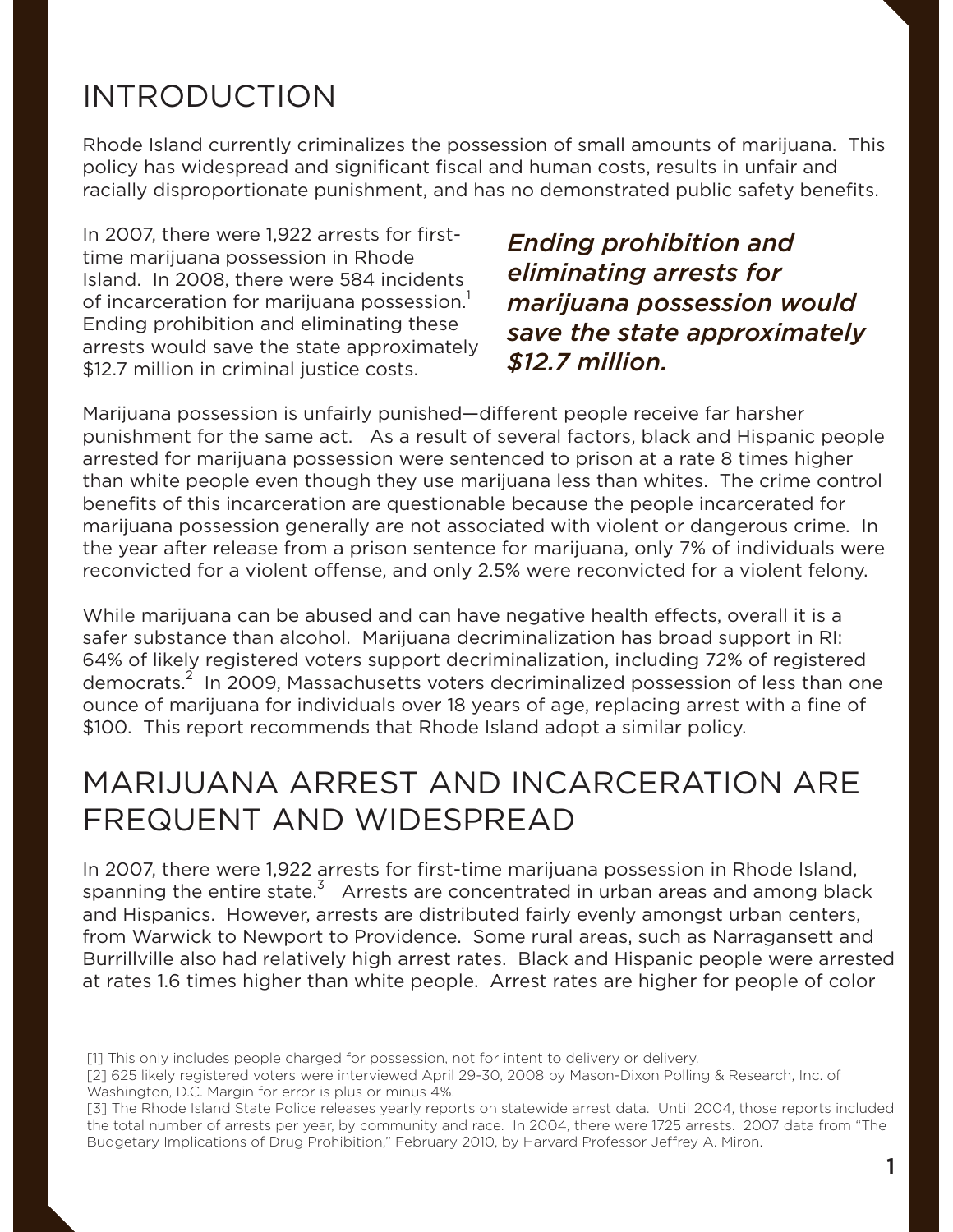even though marijuana use has historically been lower for blacks and Hispanics for the last four decades. Currently, use amongst whites is 30% greater than for blacks and 60% greater than for Hispanics (See Figure 1). $4$ 

In 2008, 584 of those arrested were actually incarcerated. This includes 396 who were jailed and 188 who were actually sentenced to prison for marijuana possession. A variety of types of criminal cases triggered these 188 sentences, including individuals on probation for other charges in which the only new conviction leading to the incarceration was marijuana possession. On average, the 188 sentences led to 118 days in prison each. As shown in Figure 2, between

Figure 1. Nationwide Marijuana Use by Race<sup>5</sup>



57 and 85 inmates were incarcerated at one time for marijuana possession in 2008. These results are similar to data provided by the Department of Corrections and the Judiciary, as described in the Methodology section.

### SAME ACTIVITY, DIFFERENT PUNISHMENT

It is not the actual possession of marijuana alone that causes the use of prison sentence as punishment, but the background of the person possessing it. While it is common for people with criminal histories to receive greater punishment for offenses, the possession of

### *In RI, people of color that are arrested for possession of marijuana are sentenced to prison at a rate 8 times higher than whites.*

marijuana is a common, non-violent activity. Even when arrested, many people will never be convicted or sentenced to prison. However, for the same act, other individuals will unfairly receive harsh punishments.

[4] Gulab, "The Growth in Marijuana Use Among American Youths During the 1990s and the Extent of Blunt Smoking," J Ethn Subst Abuse. 2005; 4(3-4): 1–21. [5] Ibid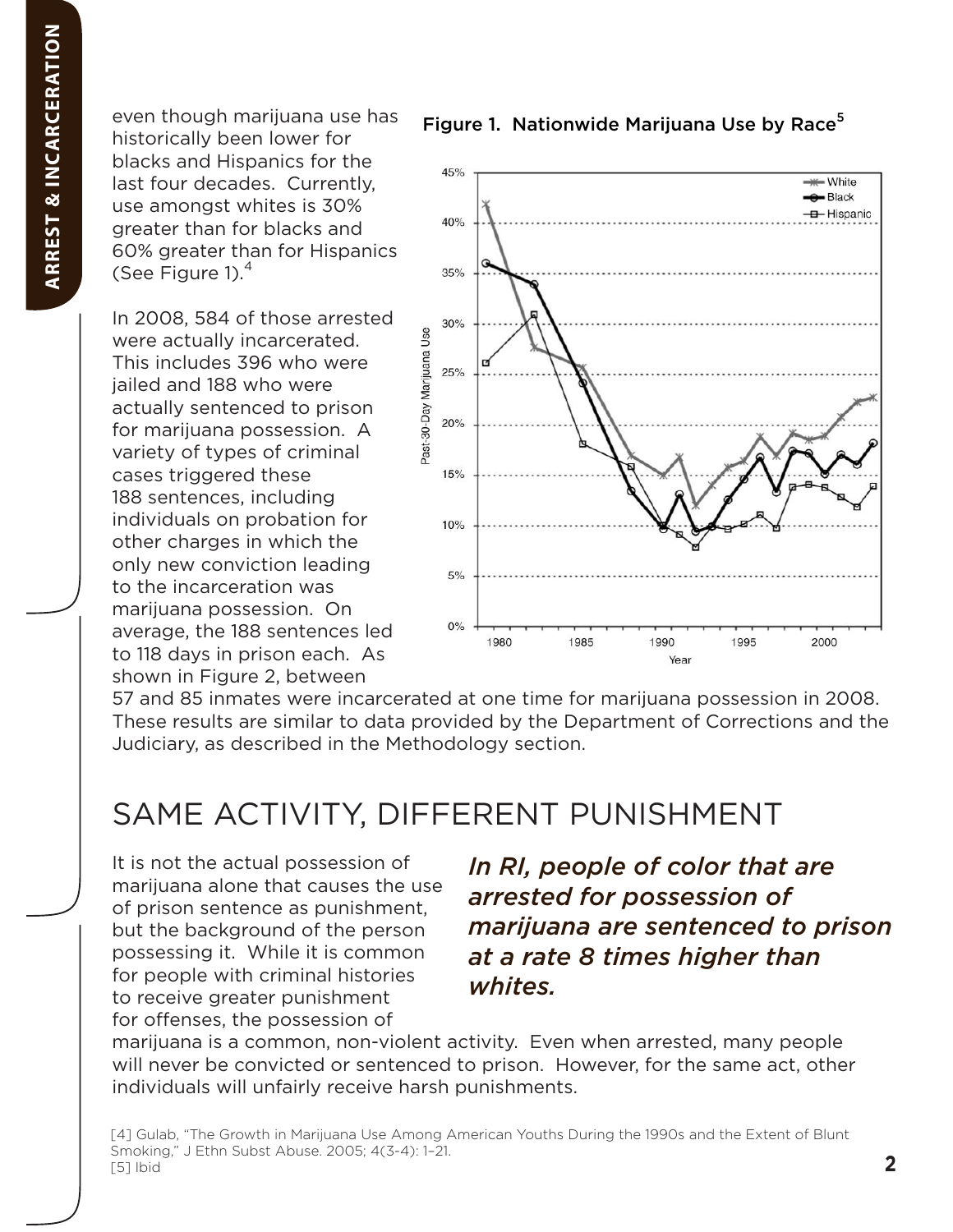Prison sentences for marijuana possession are used almost entirely to punish people who have previous criminal records. This has resulted in vastly different rates of prison sentences for certain populations. People in Providence arrested for marijuana are sentenced to prison at a rate 20 times higher than those arrested in Warwick. Similarly, people of color that are arrested for possession of marijuana are sentenced to prison at a rate 8 times higher than whites. Of the 188 people sentenced to prison for marijuana possession in 2008, 46% came from Providence and 57% were black or Hispanic.



Figure 2. Number of Inmates in 2008 for Marijuana Possession by Month<sup>6</sup>

# OTHER INCARCERATIONS

In 2008, 396 people were put in jail because of marijuana possession charges, in addition to the 188 actually convicted and sentenced to prison. These are relatively short periods of incarceration, generally 3-10 days. As shown in the chart, they are incarcerated for the following reasons: 1) they failed to appear at a court fine/ fee hearing being held to monitor payment of court debt stemming from their marijuana charge; 2) they failed to appear at court, such as a bail hearing, violation hearing, or other court review date; 3) they were held on a technical probation violation, such as not reporting to a probation officer or not going to drug treatment; 4) they were awaiting trial for the marijuana possession charge but were ultimately not sentenced to prison for the charge.

| <b>Reason for Jail</b>           | <b>Number</b> | <b>Average Days in Jail</b> |
|----------------------------------|---------------|-----------------------------|
| Court Fines/Fees                 | 81            | 3.0                         |
| Failure to Appear in Court   143 |               | 4.1                         |
| <b>Technical</b>                 | 31            | 8.2                         |
| <b>Held Awaiting Trial</b>       | 141           | 9.1                         |
| Total                            | 396           | $ 2,366$ total days         |

#### Chart 1: Commitments

[6] See methodology.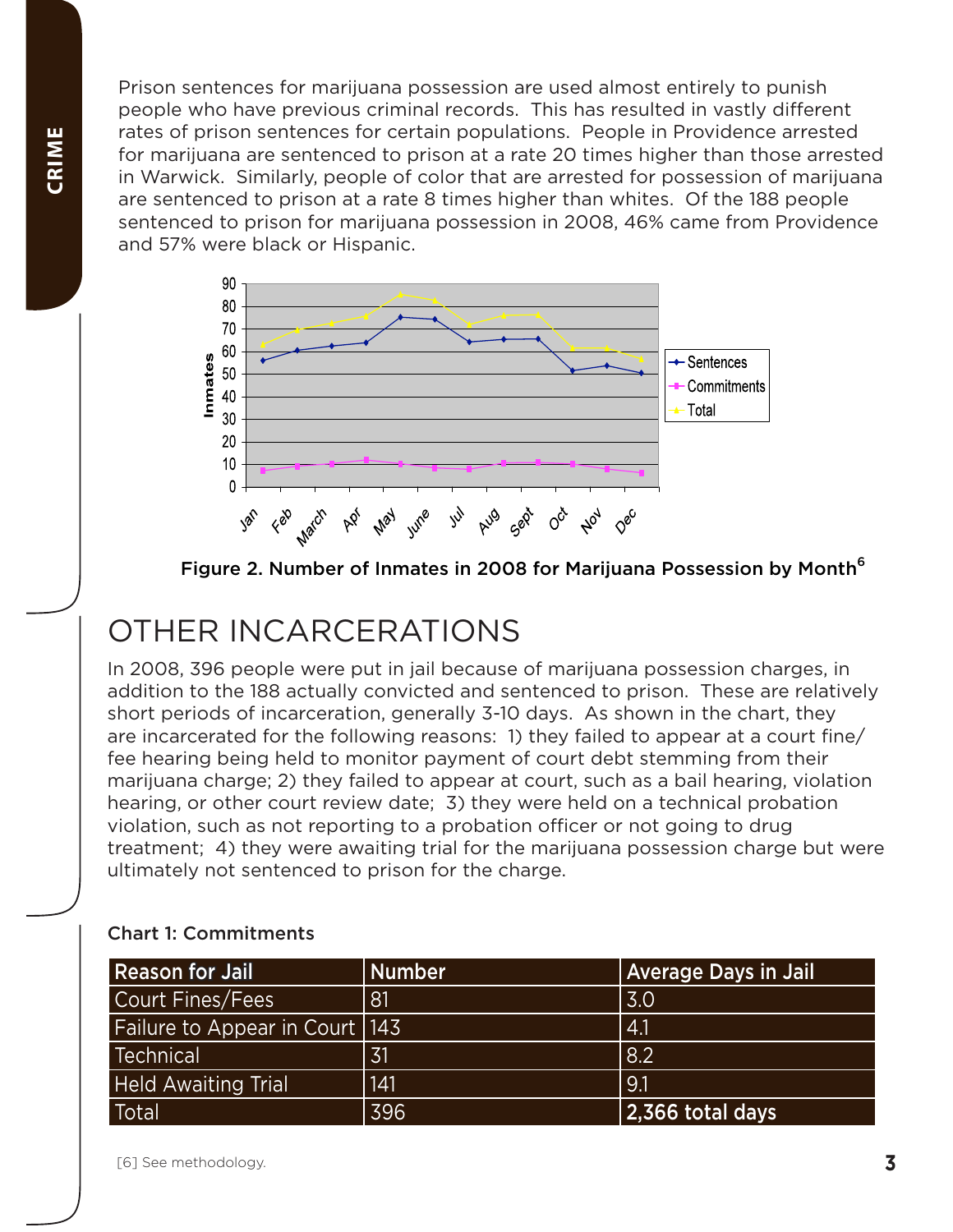# COSTS AND SAVINGS

#### *Prohibition of marijuana possession costs the state approximately \$12.7 million in criminal justice costs which could be saved by ending prohibition.*

### Savings from Reduced Incarceration

Decriminalization of marijuana possession would result in immediate savings of approximately 1.1 million dollars a year in incarceration costs. This savings estimate is based on the amount of money that would actually be saved in the short term if those cases disappeared, either in saved revenue or in staff time that could be spent on other services. This report estimates 67 beds on average per year for a savings of \$668,124 in per-diem costs. In addition, this report estimates a potential \$282,000 in possible savings from long-term costs such as administration and capital costs, decreases in guard personnel, and difficult to calculate costs-- such as additional medical or psychiatric care required by certain inmates, facilities management costs, and any correctional services. We estimated these additional costs at \$1,500 each for the 188 inmates sentenced in 2008.

In their December 2009 report, Data Related to Possession of Marijuana, the DOC calculated a conservative estimate of savings. The DOC used only the per-diem costs of individuals incarcerated for possession of marijuana of \$3,874 per year, and estimated a reduction of 61 beds for a total savings of \$236,314. These savings are much lower because they do not include the money spent on medical, guard, or administrative costs as explained above.

#### Savings from Reduced Arrests

As shown in Chart 2, eliminating 1,922 arrests could save the state an estimated \$11 million. This estimate is based on arrests made in 2007 by Professor Jeffrey Miron of the Harvard Economics Department, and is explained further in the Methodology section.

### Savings from Reduced Judicial and Legal Costs

The state also pays for the prosecution and defense of individuals arrested for marijuana possession. The Rhode Island Public Defender estimates that it provided representation for approximately 1,280 misdemeanor simple possession cases in 2009, in addition to 193 felony possession cases.

This representation required in total approximately two attorney's staff time, which represents a cost of approximately \$200,000. The state also pays for the prosecution of each of those cases, either through the Attorney General's Office or municipal prosecutors. It is reasonable to estimate that the cost of prosecution would be similar to the cost of defense, so this report estimates a total of \$400,000 in total costs to the state for prosecution and defense of marijuana cases. Overall, these cases take up approximately 50% of a single court's time. This time is conservatively worth \$200,000.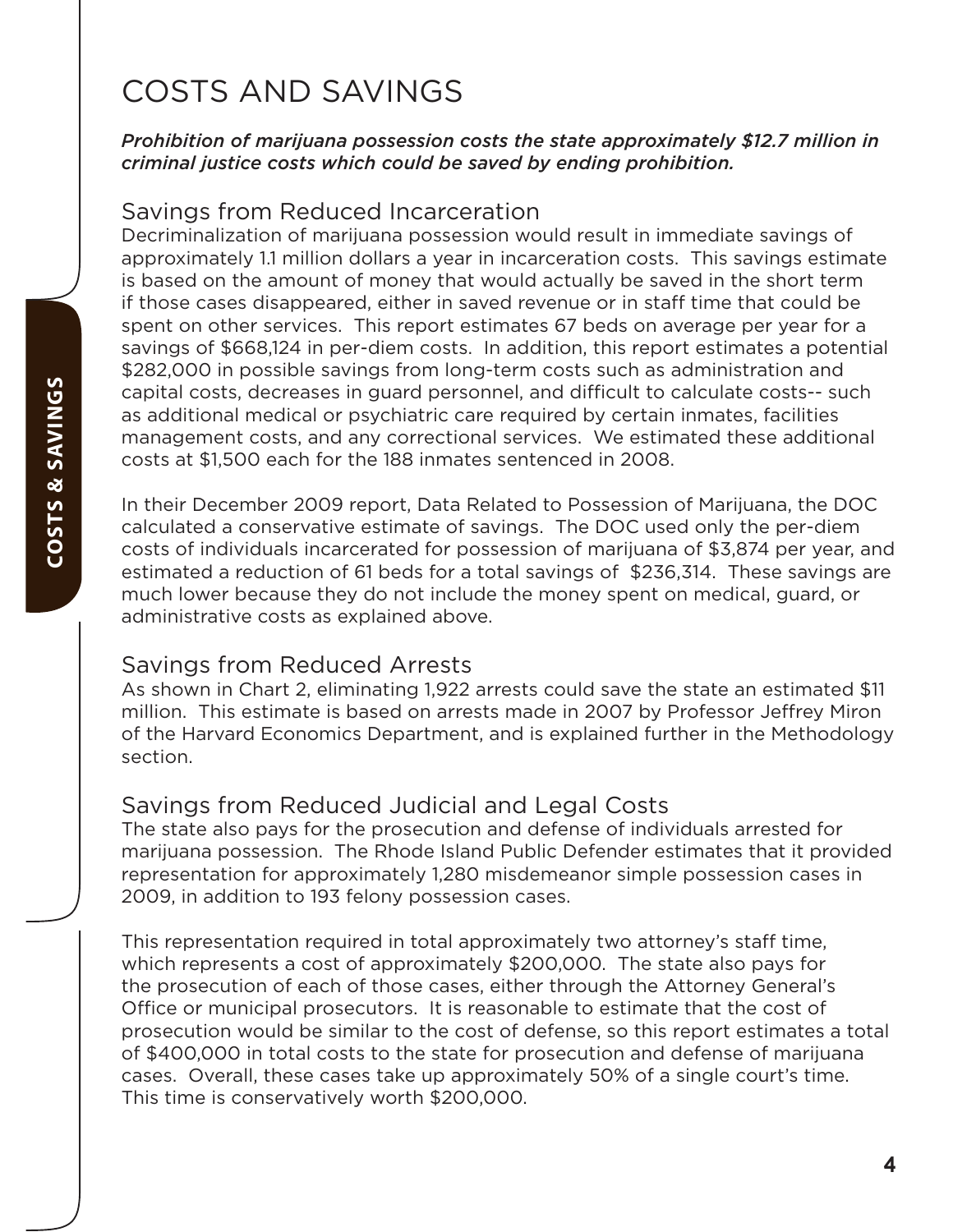Chart 2: Short term savings from ending prohibition

|                                                               | #              | <b>Savings</b> |
|---------------------------------------------------------------|----------------|----------------|
| <b>Arrests</b>                                                | 1,922 arrests  | \$11,163,000   |
| <b>Prison Beds</b><br>(food and medical<br>costs)             | 67 prison beds | \$668,124      |
| <b>Prison Beds</b><br>(additional guard and<br>program costs) | 67 prison beds | \$282,000      |
| <b>Judiciary Costs</b>                                        | $1,922$ cases  | \$200,000      |
| <b>Legal Costs</b>                                            | $1,922$ cases  | \$400,000      |
| <b>Total</b>                                                  |                | \$12.7 Million |

### DOES MARIJUANA PROHIBITION DECREASE CRIME?

The majority of people sent to prison for marijuana possession are not associated with violent crime. Many people are sent to prison for marijuana possession not specifically for possessing marijuana, but because they have committed crimes in the past. One possible reason for this is that people with records and people on probation are seen as possible dangerous re-offenders, and these prison sentences

remove them from the community. It is impossible to conduct a complete cost-benefit analysis of this practice. However, this section provides some information on the criminal history background of those incarcerated for marijuana and their likelihood of reoffending.

*In the year after release from prison for marijuana, only 7% of the 188 sentenced to prison were reconvicted for a violent offense and only 2.5% for a violent felony.*

Incarceration for marijuana possession is used primarily for people not associated with violent or dangerous crime. Of the 188 sentences to prison in 2008 for marijuana possession, 67% were of people never previously convicted of a nondrug related felony. In addition, 50% did not have a non-drug felony or violent or property misdemeanor on their record.

Only a small percentage of those sentenced to prison for marijuana are convicted of committing a violent offense in the year after release. In the year after release from prison for marijuana, only 7% of the 188 sentenced to prison were reconvicted for a violent offense and only 2.5% for a violent felony.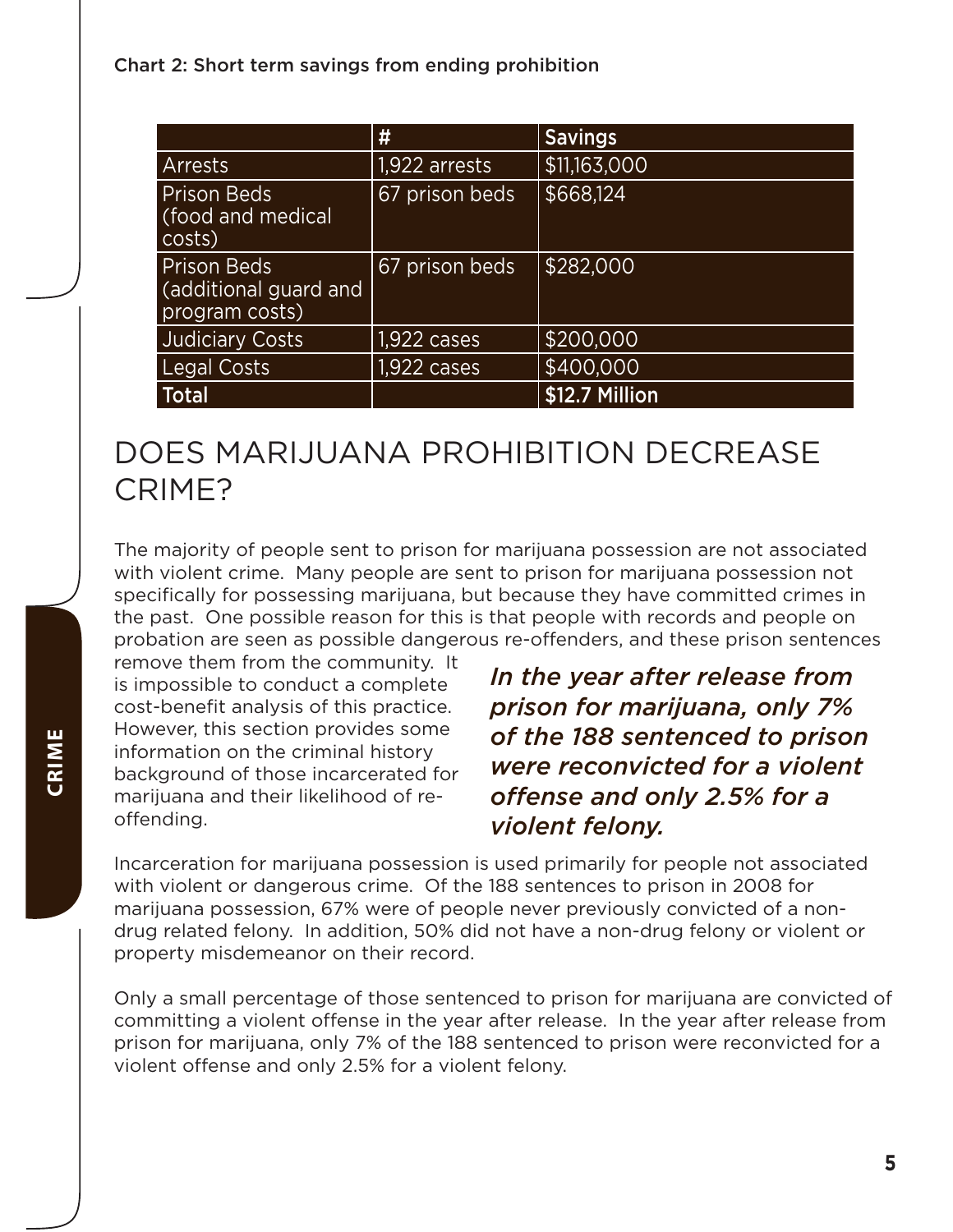# DOES MARIJUANA PROHIBITION REDUCE USE?

#### *RI laws are harsher than many other states, while marijuana use is higher.*

In Rhode Island, the first marijuana possession offense of less than one kilogram is a misdemeanor punishable by up to one year in prison or a fine of \$200-\$500. Second offenses are classified as felonies. In 13 states, plus 9 municipalities, including relatively conservative states such as Mississippi, possession of small amounts of marijuana is decriminalized entirely, or is a misdemeanor with no possible jail sentence. In New York, for example, the first and second offenses of possessing up to .88 of an ounce is a civil citation punishable by a \$350 fine. In Ohio, possession of .7 ounces has been punishable by a \$100 fine, and has been a minor misdemeanor (equivalent to a traffic violation) since 1975.

In Rhode Island, 10.3% of the total population over twelve years old reports using marijuana in the past month<sup>7</sup>. This is the highest rate in the country. In contrast, in the states with partially decriminalized marijuana laws, marijuana use was an average of 6.5%.<sup>8</sup> Overall, the widespread strengthening of drug laws has been accompanied by varying trends in marijuana use. Reliable data is available since 1979, when 12.6% of the national population reported marijuana use in the past month.<sup>9</sup> Use reached a minimum in 1993, and then increased over the next 12 years.<sup>10</sup> By 2007, use amongst 18-25 year olds had reached 16% nationally, as compared to 14.2% in 1999.<sup>11</sup>

There is also no evidence that decriminalization increases marijuana use. In Alaska, for example, household possession of less than an ounce has been legal since 1975. However, law enforcement actively arrested people for possession until 2003, when a judge upheld the law and reinstated household legalization. In 2006, an antimarijuana voter initiative was passed but later that year the Alaska courts voided the law. Over this period of changing levels of criminalization, marijuana use in Alaska showed no reliable trends.<sup>12</sup> In Nevada, marijuana use decreased from 7.6% to 6.1% after partial decriminalization in 2002.

[7] National Household Survey on Drug Abuse, 2007 (the most recent year it has been released), conducted by the Substance Abuse and Mental Health Services Administration of the US Department of Health, available at http://www.oas.samhsa.gov/2k7State/AppB.htm#TabB-3.

<sup>[8]</sup> Ibid.

<sup>[9]</sup> National Household Survey on Drug Abuse, 1979, SAMHSA, original analysis. Raw data available at http://webapp.icpsr.umich.edu/cocoon/SAMHDA/DAS/06843.xml

<sup>[10]</sup> Gulab, "The Growth in Marijuana Use Among American Youths During the 1990s and the Extent of Blunt Smoking," J Ethn Subst Abuse. 2005; 4(3-4): 1–21.

<sup>[11]</sup> National Household Survey on Drug Abuse, 2007 and 1999, conducted by the Substance Abuse and Mental Health Services Administration of the US Department of Health.

<sup>[12]</sup>In 2002-2003, overall marijuana use in Alaska was 9.78%. After household possession was re-legalized, use increase slightly to 9.88% in 2003-2004 and 10.12% in 2004-2005. This reflected a slight increase in use among adults, from 7.14% to 7.99% . However, use amongst 12-17 year olds actually decreased during that time from 11.08% to 9.71%. Office of Applied Studies. (2007). Changes in Prevalence Rates of Drug Use between 2002- 2003 and 2004-2005 among States, available at http://www.oas.samhsa.gov/StateChanges/3trends.doc.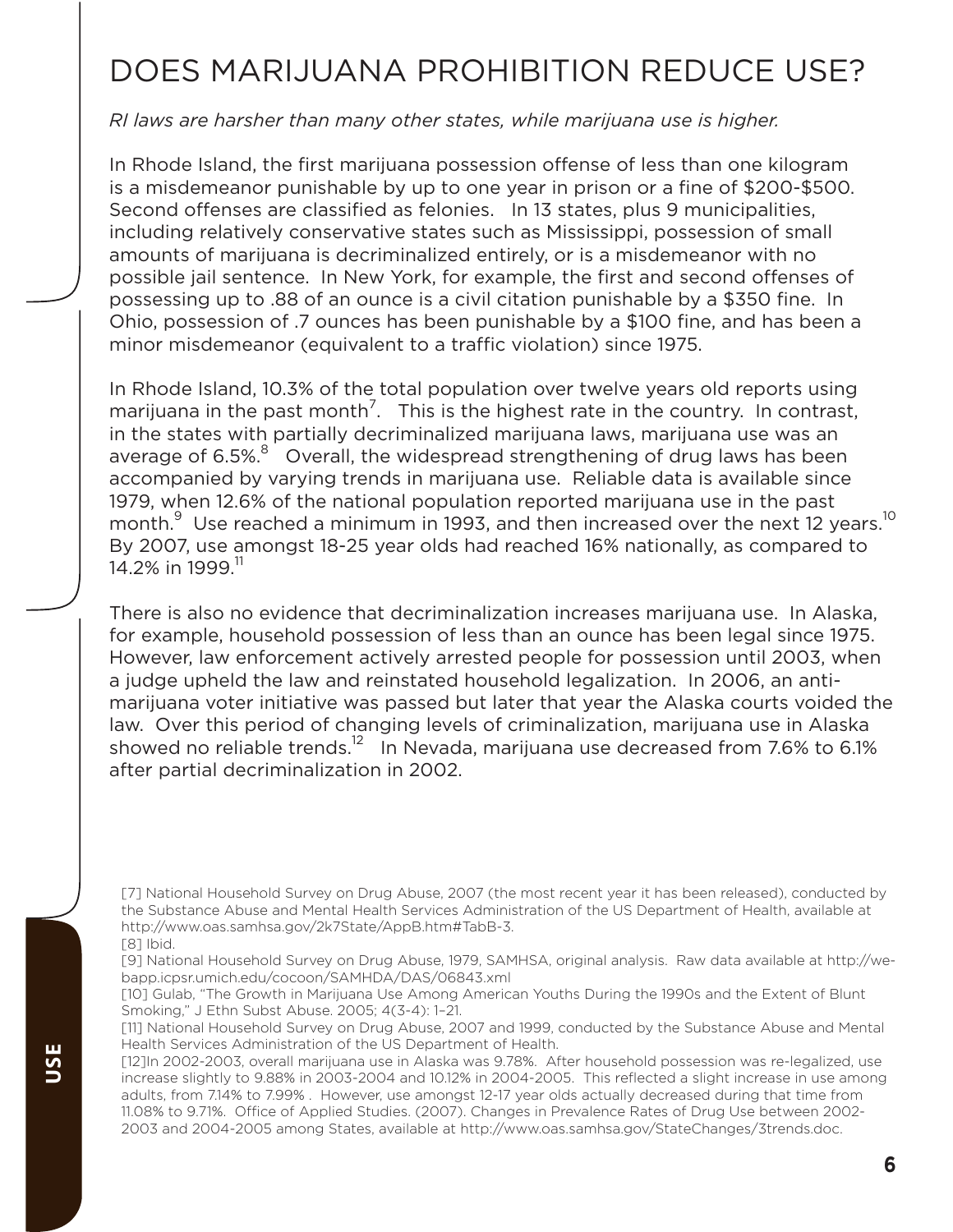# EVALUATING THE HEALTH EFFECTS OF MARIJUANA: Marijuana is Safer Than Alcohol

The majority of research has concluded that marijuana has medical benefits, has no demonstrated dangerous, long-term health effects for most people, and as a whole is safer than alcohol. As discussed in the previous section, there is no

evidence that decriminalization increases marijuana use. Still, marijuana use is not recommended, and frequent marijuana use has been shown to have negative health effects. Any policy changes to marijuana law should discuss how marijuana use affects human health and consider successful methods for decreasing marijuana dependency, such as addiction counseling.

*Marijuana has medical benefits, has no demonstrated dangerous, long-term health effects for most people, and as a whole is safer than alcohol.*

In 2006, medical marijuana was established in Rhode Island for the treatment of symptoms associated with debilitating medical conditions, including cancer, glaucoma, HIV, hepatitis, seizures, chronic pain, and severe nausea. The Rhode Island Medical Society supported the law.

There is no conclusive evidence that chronic marijuana use causes long-term neurological impairment, emphysema, or cancer in most users. Heavy use of marijuana does impact memory and brain function during use; however, studies demonstrate that these effects end after termination of use.<sup>13</sup> Marijuana has been proven to cause wheezing, cough, and shortness of breath while smoking.<sup>14</sup> However, studies have shown no sustained impairment to lung function or increased emphysema.<sup>15</sup> Previous research had indicated that chronic marijuana use probably increases the risk of respiratory cancer; however, in 2006, a large controlled study reported that frequent marijuana users did not have increased rates of cancer<sup>16</sup>

[13] Kalant, "Adverse Effects of cannabis on health: an update of the literature since 1996." Progress in Neuro-Psychopharmacology and Biological Psychiatry. 28 (2004): "Cognitive impairments of various types are readily demonstrable during acute cannabis intoxication, but there is no suitable evidence yet available to permit a decision as to whether long-lasting or permanent functional losses can result from chronic heavy use in adults."; Fried et al., "Current and Former Marijuana Use: Preliminary Findings of a Longitudinal Study of Effects on IQ in Young Adults." CMAJ 166 (2002): 887-91. "Current marijuana use had a negative effect on global IQ score only in subjects who smoked 5 or more joints per week. A negative effect was not observed among subjects who had previously been heavy users but were no longer using the substance. We conclude that marijuana does not have a long-term negative impact on global intelligence. Whether the absence of a residual marijuana effect would also be evident in more specific cognitive domains such as memory and attention remains to be ascertained."

[14] Taylor et al, 2002a. "A longitudinal study of the effects of tobacco and cannabis exposure in young adults." Addiction 97, 1055– 1061. Taylor, D.R., et. al.. 2000. "The respiratory effects of cannabis dependence in young adults." Addiction 95, 1669– 1677.

[15] Taylor et al, 2002a.; Tetreault, et al. 2007 Archives of Internal Medicine, Vol. 167.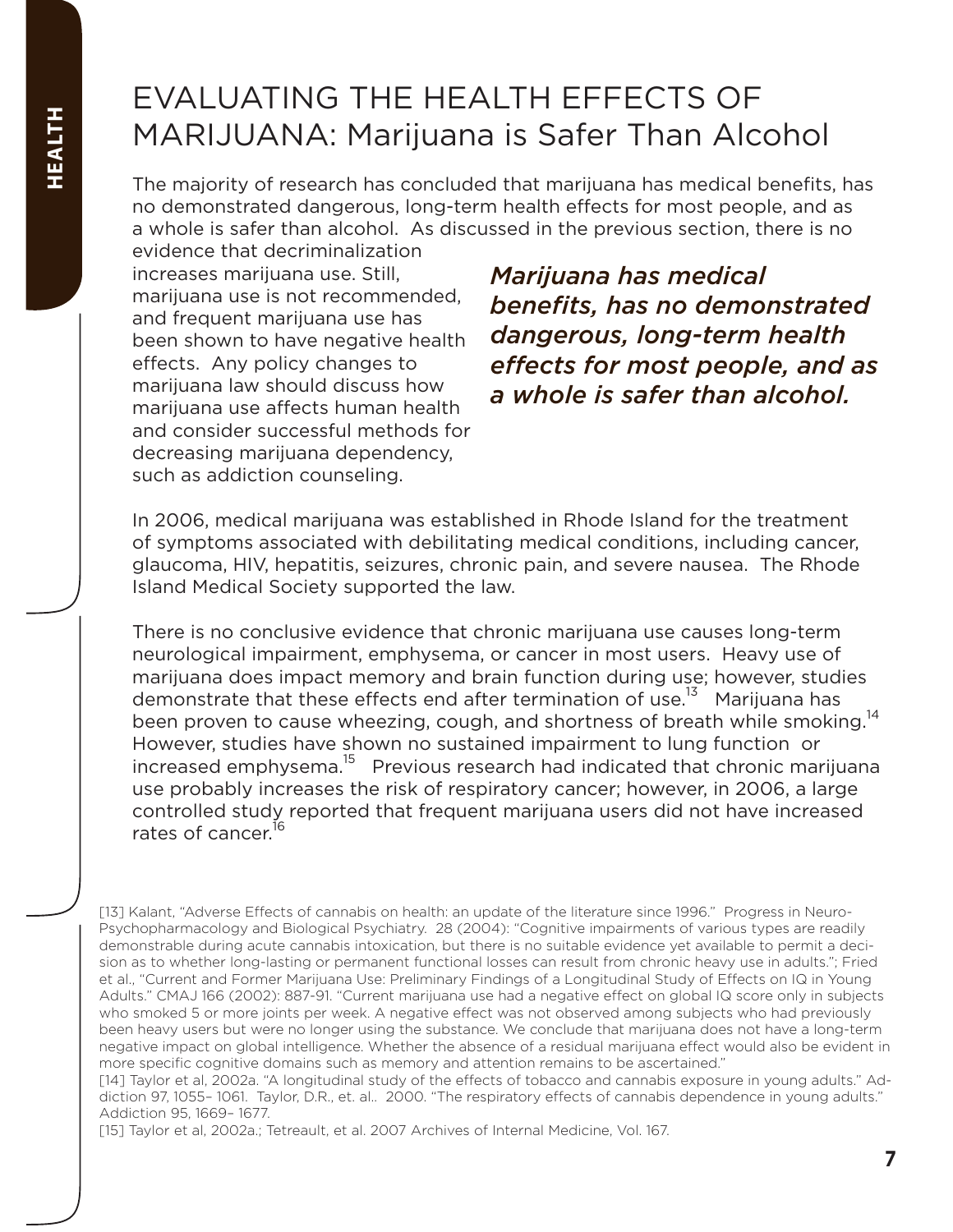Marijuana can be addictive, and an estimated 10% of marijuana users develop dependency.17 While marijuana withdrawal symptoms have still not been

conclusively established, most research shows that withdrawal after heavy use causes symptoms such as irritability and sleep loss, similar to withdrawal from tobacco.18 Overall, marijuana is less addictive than either cigarettes or alcohol.<sup>19</sup>

*Overall, marijuana is less addictive than either cigarettes or alcohol.*

Lastly, although marijuana use has possible

negative effects, it is safer than alcohol. As opposed to alcohol, excessive use of marijuana and marijuana withdrawal cannot be fatal. While alcohol is known to be associated with violent behavior, there is no proof that this is true for marijuana.<sup>20</sup> Research has shown a correlation between motor vehicle accidents, although less so than alcohol, and experimental evidence has shown less impairment than alcohol and relatively increased caution while driving.<sup>21</sup> Research has shown that frequent marijuana use has no long-term effects on mortality, while alcohol abuse is associated with 35,000 deaths per year. $2^2$  Frequent alcohol use is known to increase mortality rates through diseases such as liver cancer and cirrhosis.<sup>23</sup>

[16] In a 2002 review of the evidence, Hall and McPhee concluded that there was good grounds to believe that chronic smoking of marijuana causes cancer. Conclusions were largely based on the existence of cancercausing indicators in the lungs of marijuana users. However, a more rigorous study of cancer incidence in 2006 found no evidence: "they[the results] suggest that the association of these cancers with marijuana, even long-term or heavy use, is not strong and may be below practically detectable limits. (Hasibe et. al., "Marijuana Use And the Risk of Lung Caner and Upper Aerodigestive Tract Cancer." Cancer Epidemiological Biomarkers & Prevention 15 (2006) 3.

[17] Poulton, R., et al, 2001. Persistence and perceived consequences of cannabis use and dependence among young adults: implications for policy. N. Z. Med. J. 114, 544–547.; Fergusson, D.M., Horwood, L.J., 2000. Cannabis use and dependence in a New Zealand birth cohort. N. Z. Med. J. 113, 156–158.

[18] Budney, A.J., et al, 2003. The time course and significance of cannabis withdrawal. J. Abnormal Psychol. 112, 393–402; Smith, N.T., 2002. A review of the published literature into cannabis withdrawal symptoms in human users. Addiction 97, 621– 632.

[19] "Although [some] marijuana users develop dependence, they appear to be less likely to do so than users of other drugs (including alcohol and nicotine)." –National Academy of Science, Marijuana and Medicine: Assessing the Science Base, 1999

[20] Blondell et al., "Toxicology Screening Results: Injury Associations Among Hospitalized Trauma Patients," The Journal of Trauma 58 (2005); 561-700. In addition, fewer than 5% of law enforcement agencies identify marijuana as a drug that contributes to violent crime in their area (National Drug Intelligence Center, National Drug Threat Assessment, 2004).

[21] Smiley (1999). "Experimental studies have shown clear but modest impairment of driving skills and actual driving performance in subjects smoking small or moderate doses of cannabis, but that the drivers appeared to be less aggressive, more cautious, and more aware of their impairment than subjects impaired to a similar degree by alcohol"; Many articles have demonstrated correlation between accident and marijuana. See Kalant (2004) for a review, which concludes "the causal role of cannabis [in driving accidents] cannot yet be regarded as completely proven, but is strongly suggested…"

[22] Sidney, et al. "Marijuana use and Mortality." American Journal of Public Health 87 (1997): 585-90; Data on 35,000 deaths is from the National Institute on Alcohol Abuse and Alcoholism, NIAAA Strategic Plan for Research, 2009-2014.

[23] The 35,000 alcohol related deaths includes 12,000 liver related fatalities (U.S. Centers of Disease Control, Vital Statistics Report April 19, 2006).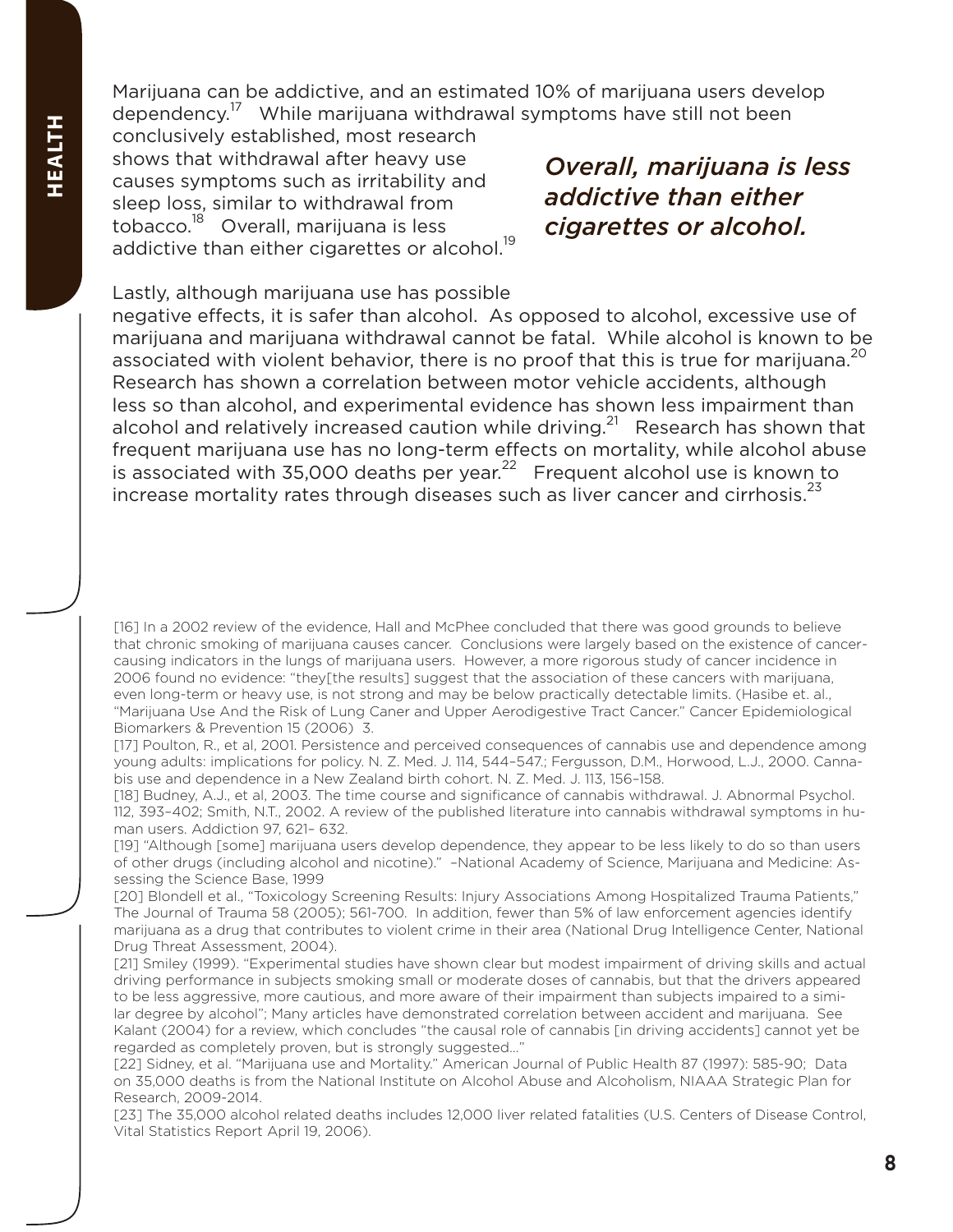# CASE STUDIES<sup>24</sup>

### Brett

In 2006, Brett was searched while walking down the street, and was arrested for possession of a small amount of marijuana. It was his first and only arrest. After representing himself in court, he was sentenced to complete substance abuse counseling and pay a fine. Because of his work schedule and the cost of the classes, Brett did not complete the counseling. In 2007 he was sentenced to prison for 90 days.

### Orlando

Orlando has been convicted of marijuana possession 7 times, each time for less than one ounce of marijuana and usually for less than one quarter of an ounce. Orlando is currently attending a technical college for computer networking. He was incarcerated for 8 months in 2008 on a probation violation when he tested positive for marijuana use. Because of the incarceration, he lost his recently acquired job at an insurance company. In August of 2009, he was charged again for possession of a small amount of marijuana. In September of 2009 he applied for a medical marijuana license after his community clinic physician authorized the application, citing his severe migraines and nausea. Orlando has also been diagnosed with Post-Traumatic Stress Syndrome. Despite his license, he is facing 6 months in prison for the pending marijuana possession charge.

### David

In September 2008, David was arrested for having an eighth of an ounce of marijuana. He was finishing up a 15 year drug related suspended sentence. He was eventually held without bail for twenty days until he ultimately pleaded to the probation violation and received a two year suspended sentence. David had been working at Wal-mart since 1999, and was currently working as assistant store manager and earning over \$50,000/year. As a result of the 20 days of incarceration David was fired without compensation.

### Chris

Even though Chris had a medical marijuana license, he was arrested for possession of marijuana. He uses marijuana in place of Oxycontin to control his chronic pain. After hiring a lawyer, he pled no contest to the charges and was placed on probation. He was assessed \$800 in fines and fees. As a result of failing to appear for a review hearing on payment of these fines, he was incarcerated for five days.

**CASE STUDIES**

CASE STUDIES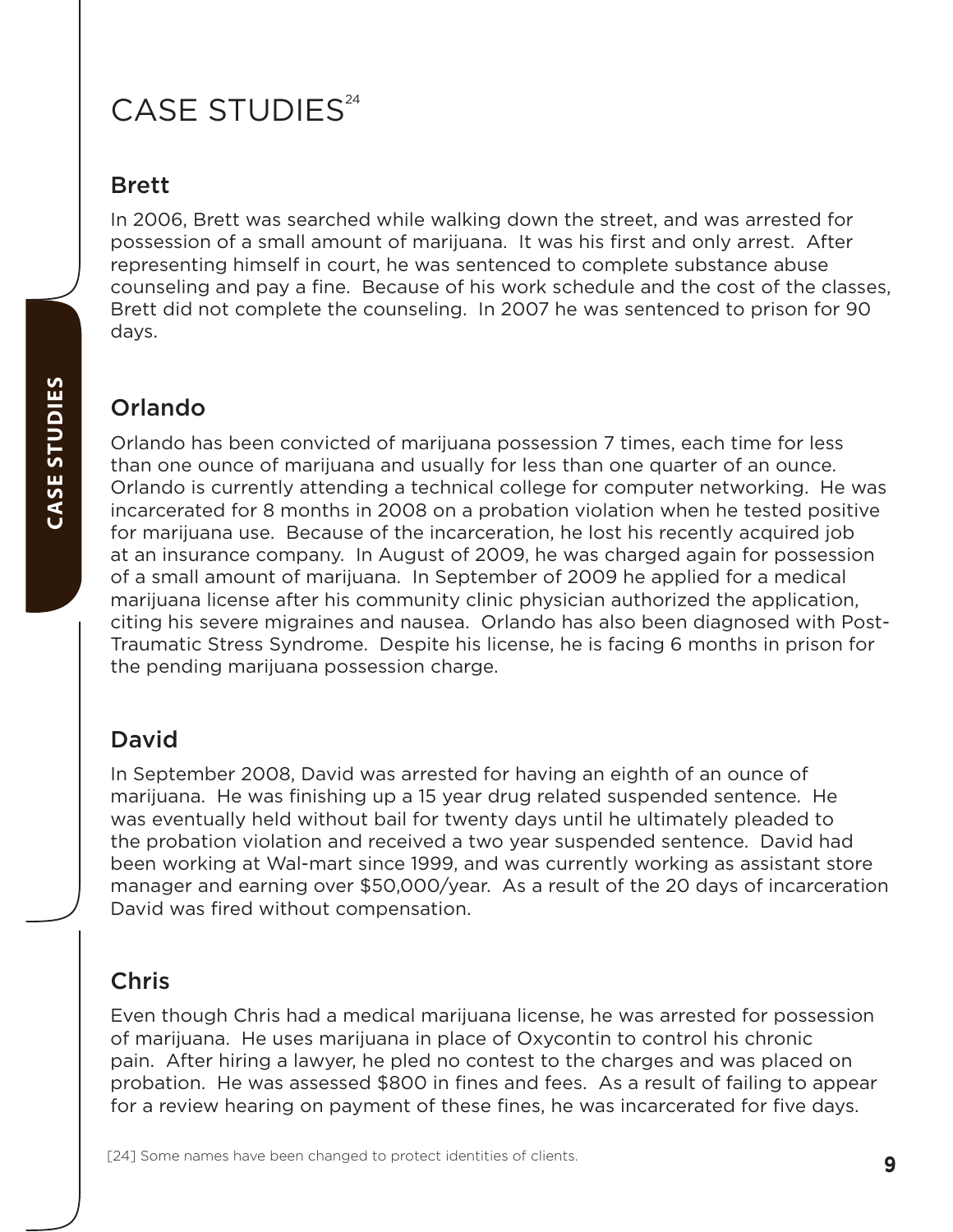# METHODOLOGY

The results in this report are based on 2004-2008 sentence and commitment data provided by the Department of Corrections. This data indicates the time of each incarceration and the court cases associated with each incarceration. Public court records were used to supplement this data when necessary.

#### Prison Sentences

The total number of prison sentences for marijuana possession per year was calculated by counting the total number of prison sentences caused by marijuana criminalization from January 1, 2008 to December 31, 2008. The analysis includes all sentences that would be affected by marijuana decriminalization. This includes four types of sentences: 1) Individuals not on probation that are convicted of marijuana possession. 2). Individuals on probation for a prior offense that are convicted of marijuana possession. 3). Individuals on probation for marijuana only that are incarcerated without a new conviction—"technical" violators. 4). Individuals on probation for marijuana that are sentenced to prison for nonviolent misdemeanors. This estimate is slightly higher than the estimate provided by the Department of Corrections in their report Data Related to Possession of Marijuana. That report estimates 154 total sentences instead of 188. However, the DOC does not include several types of offenders, including individuals on probation for marijuana incarcerated for nonviolent misdemeanors or individuals incarcerated as probation violators that were charged with marijuana possession but not specifically sentenced to prison for the marijuana conviction. As another comparison, the Judiciary reported that in 2007 there were 459 convictions for marijuana possession which overall included sentences to prison for an average of four months.

The estimate of 188 does not include the considerable number of people arrested for marijuana possession that are charged with "Possession of a Schedule I-IV Substance." In collaboration with Miriam Hospital, OpenDoors has completed a survey of 128 individuals sentenced to the ACI for drug possession. The full results of this study will be released in 2010. The survey identified the drug the person was charged with possessing. Of the 23 individuals charged with possessing marijuana, 18 had marijuana indicated in their disposition while 5 did not. Although this is a small sample, it indicates that a substantial number of marijuana possession cases are prosecuted as general possession cases. However, at this point, this number is not included in the analysis.

Defendants convicted for marijuana possession could possess a varying amount of marijuana. Although statutes with greater penalties apply to anyone with more than a pound of marijuana, there is not a requirement that defendants possessing larger amounts of marijuana are charged with "possession" as opposed to "intent to deliver." However, the previously mentioned OpenDoors study found that 90% of the individuals convicted for marijuana possession carried an ounce of marijuana or less.

#### Prison Commitments

The 396 reported commitments per year reflect the number of incidents of incarceration for marijuana possession, not including those cases involving sentences to prison. This was calculated by counting all commitments to the ACI in which the controlling charge was a marijuana possession charge. As in the methodology for sentences, incidents were not counted if they were probation violations associated with new non-marijuana charges. Effort was made to not double count incidents, so that if an individual was committed while awaiting trial for a charge and then sentenced for the charge, the incident would be counted as a sentence but not as a commitment.

Commitments were broken down into four categories by comparing the DOC data with court records: •Failure to Appear: Any commitment resulting from a warrant for failure to appear for a court date for a new marijuana charge, prior to the disposition of that charge. This includes not showing up for a probation violation hearing or court review date. This does not include failure to appear for a court fine hearing. •Court Fines and Fees: Any commitment resulting from failure to pay court fines and fees or failure to appear for a payment hearing. This category is separated from the previous category because all of these commitments are after the disposition of the charge. The individual was already sentenced but is on a payment plan and fails to show up at date to review their payment plan.

•Technical: Any commitment in which there is no new criminal charge associated with the commitment and the individual is held for violating probation on a case that has already been disposed. Technical violations are caused by non-criminal behavior that breaks a condition of probation, such as not keeping an appointment with a probation officer or not attending mandated drug treatment.

•Held Awaiting Trial: Any commitment in which the individual was charged with marijuana possession but never sentenced to prison for the charge. This includes cases where the individual was acquitted and also cases where the individual was sentenced to probation but not to prison.